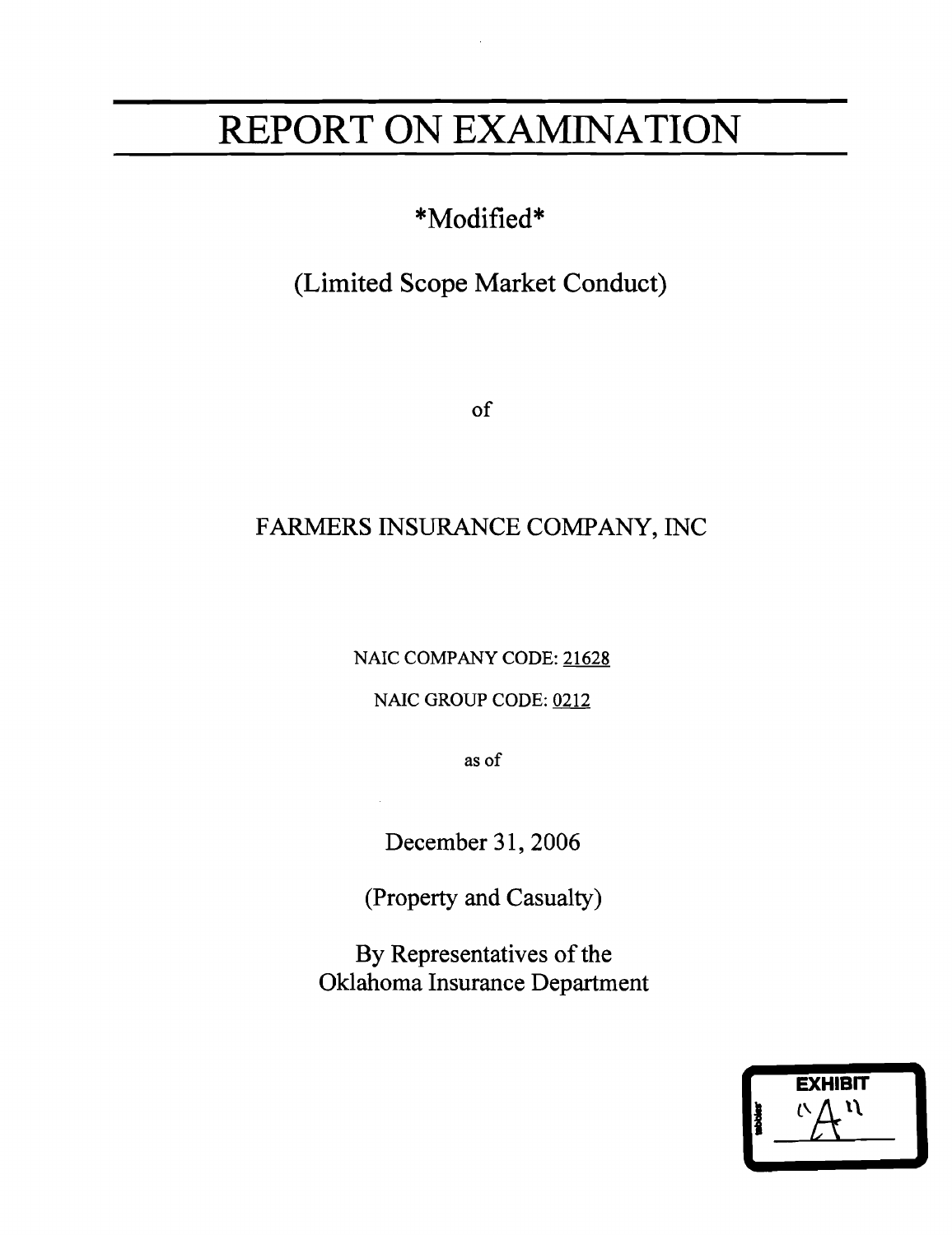# **TABLE OF CONTENTS**

| <b>SALUTATION</b>                                                                                                                                                                                                                                                        | $\mathbf{i}$                                       |
|--------------------------------------------------------------------------------------------------------------------------------------------------------------------------------------------------------------------------------------------------------------------------|----------------------------------------------------|
| <b>FOREWORD</b>                                                                                                                                                                                                                                                          | -1                                                 |
| <b>SCOPE OF EXAMINATION</b>                                                                                                                                                                                                                                              | $\mathbf{1}$                                       |
| PRIOR EXAMINATION REPORT                                                                                                                                                                                                                                                 | $\mathbf{2}$                                       |
| COMPANY OPERATIONS AND MANAGEMENT<br>History and Profile<br><b>Affiliated Parties</b><br>Direct Written Premium                                                                                                                                                          | 5<br>5<br>5<br>6                                   |
| <b>COMPLAINT HANDLING</b><br>Complaint History<br><b>Functional Cause of Complaints</b><br><b>Complainant Time Studies</b><br><b>Complaints Compliance Review</b>                                                                                                        | 6<br>6<br>$\pmb{7}$<br>$\pmb{7}$<br>$\overline{7}$ |
| <b>MARKETING AND SALES</b><br>Marketing                                                                                                                                                                                                                                  | 8<br>8                                             |
| PRODUCER LICENSING<br>Producer Licensing and Appointments<br><b>Terminated Agents</b><br><b>Adjusters Licensing</b>                                                                                                                                                      | 8<br>${\bf 8}$<br>$\pmb{8}$<br>8                   |
| POLICYHOLDER SERVICE                                                                                                                                                                                                                                                     | 8                                                  |
| <b>COMPANY FORMS</b>                                                                                                                                                                                                                                                     | 8                                                  |
| UNDERWRITING AND RATING<br>Application of Rates and Underwriting<br><b>Active Automobile Policies</b><br>All Other Automobile Cancellation<br><b>Active Homeowner Policies</b><br>Mid-Term Cancelled Policies<br>Homeowner Cancelled Policies                            | 8<br>$\bf 8$<br>9<br>9<br>9<br>9<br>9              |
| <b>CLAIMS</b>                                                                                                                                                                                                                                                            | 10 <sub>1</sub>                                    |
| <b>Claim Time Studies</b><br><b>Claim Practices</b><br><b>Automobile Collision Claims</b><br>Automobile Comprehensive Claims<br>Dwelling Fire Claims<br>All Other Homeowner Claims<br>Homeowner Theft Claims<br>Homeowner Large Fire Claims<br><b>Subrogation Claims</b> | 10<br>10<br>11<br>11<br>11<br>11<br>11<br>12<br>12 |
| <b>COMMENTS</b>                                                                                                                                                                                                                                                          | 13                                                 |
| <b>ACKNOWLEDGMENT</b>                                                                                                                                                                                                                                                    | 14                                                 |
| <b>AFFIDAVIT</b>                                                                                                                                                                                                                                                         | 15                                                 |

 $\mathcal{A}^{\mathcal{A}}$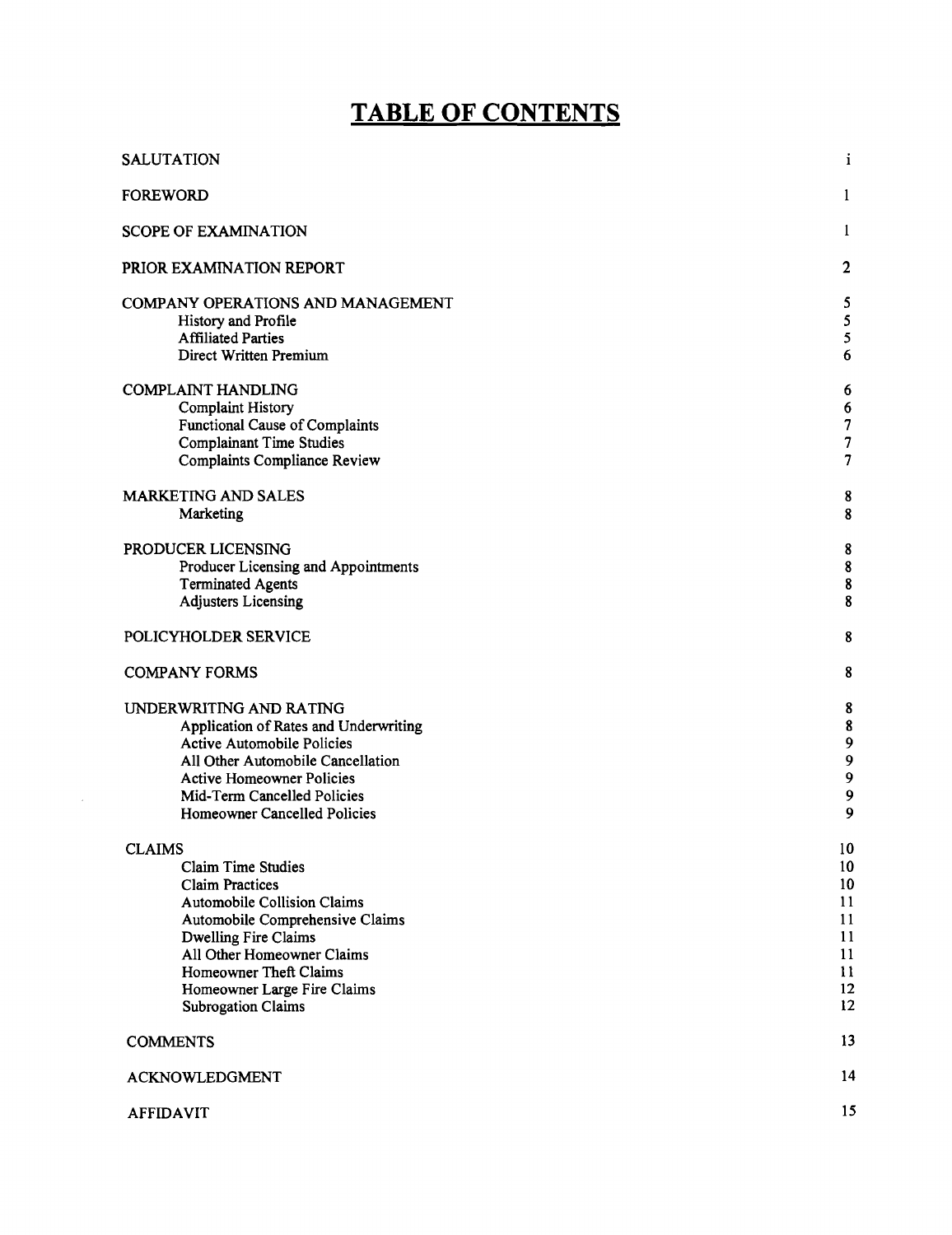### **SALUTATION**

Oklahoma City, Oklahoma March 26, 2009

Honorable Kim Holland Insurance Commissioner State of Oklahoma 2401 N W 23rd Street, Suite 28 Oklahoma City, Oklahoma 73107

Commissioner Holland:

Pursuant to instructions and in compliance with the provisions of Title 36 of the Oklahoma Statutes, rules, regulations and procedures of the Oklahoma Insurance Department, and the procedures established by the National Association of Insurance Commissioners, a limited scope examination of the market conduct activities has been conducted of:

#### **FARMERS INSURANCE COMPANY, INC**

**Statutory Home Office 17000 West 119tb Street Olathe, Kansas 66061** 

The following Report of Examination (Limited Scope Market Conduct), as of December 31, 2006, is hereby respectfully submitted.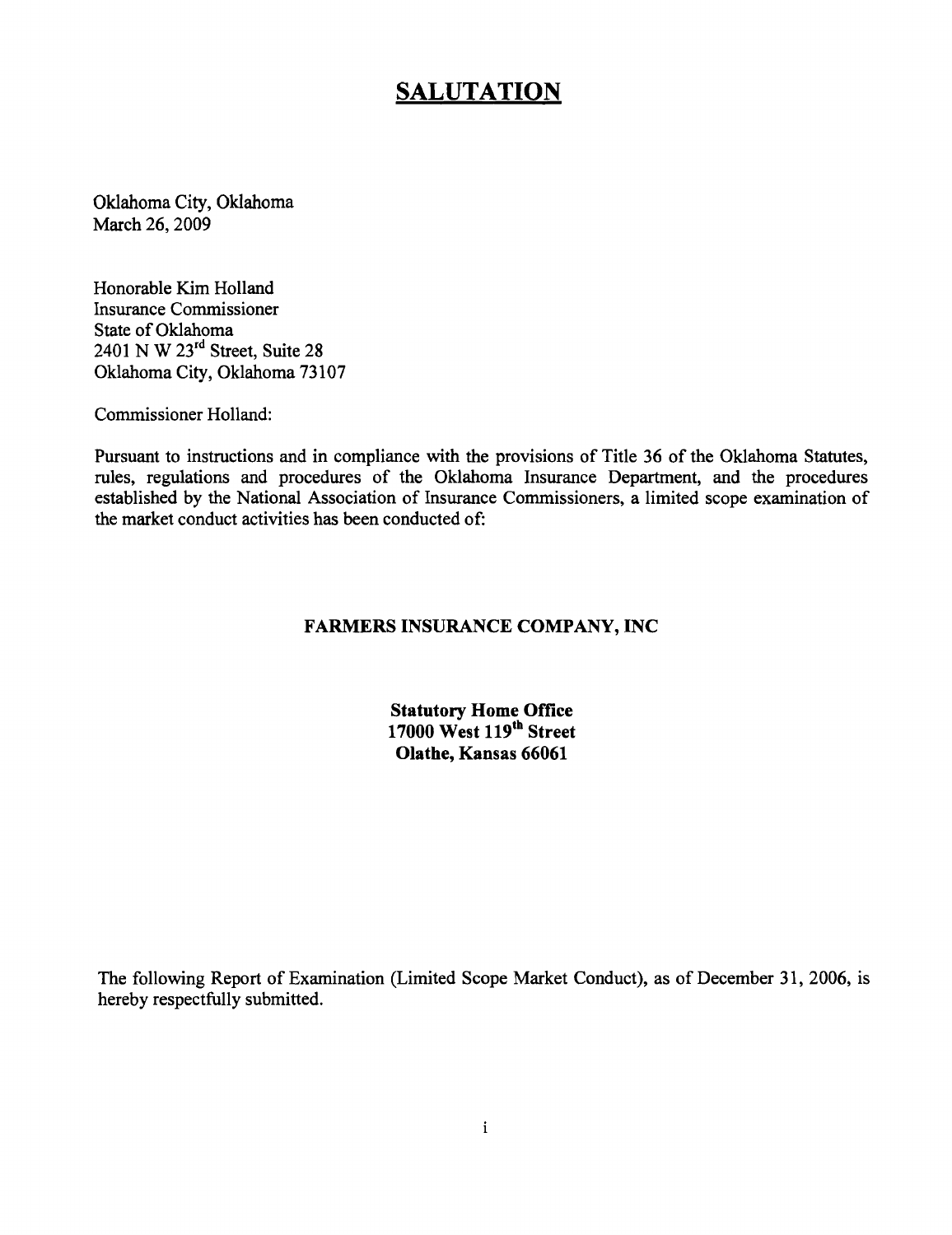## **FOREWORD**

This limited scope market conduct examination report, as of December 31, 2006 reflects certain Oklahoma insurance activities of Farmers Insurance Company, hereafter referred to as "Farmers" or the "Company." The examination was conducted in the Company's office at  $17000$  West  $119<sup>th</sup>$  street, Olathe, Kansas. The examination is, in general, a report by test, wherein each test applied during the examination is stated and the results are reported, whether the results are favorable or unfavorable.

# **SCOPE OF EXAMINATION**

This examination covers the period July 1, 2004, through December 31, 2006.

The purpose of the examination was to detennine compliance by the Company with provisions of the law, and any other facts relative to its business methods, management or equity of its dealings with its policyholders.

The examination was conducted in accordance with the guidelines and procedures recommended by the National Association of Insurance Commissioners (NAIC), rules, regulations and directives of the Oklahoma Insurance Department and pursuant, but not limited to, Title 36 O.S. §§ 309.1 - 309.7, 1204 - 1220, 1250.1, 1250.10, 1435.14.A, 1435.15A, and 3636.

In reviewing material for this report, the examiners relied primarily on records and material furnished by the Company.

File sampling was based on a review of randomly selected, unless otherwise indicated, samples of underwriting and claim files by category.

During the course of this examination, the Company's operations were reviewed, including, but not limited to, the following:

- Operations and Management;
- Complaint Handling;
- Producer Licensing;
- Underwriting
- Policyholder Service; and
- Claims.

Certain unacceptable or non-complying practices may not have been discovered in the course of this examination. Failure to identify or criticize specific practices does not constitute acceptance of such practices by the Oklahoma Insurance Department. Any alleged violations identified in this report and any criticisms of practices have not undergone a fonnal administrative or judicial process. This report should not be construed to endorse or discredit any insurance company or insurance product. This report is prepared for a particular audience and for a particular use. The materials contained in it are not necessarily suitable for any other purpose.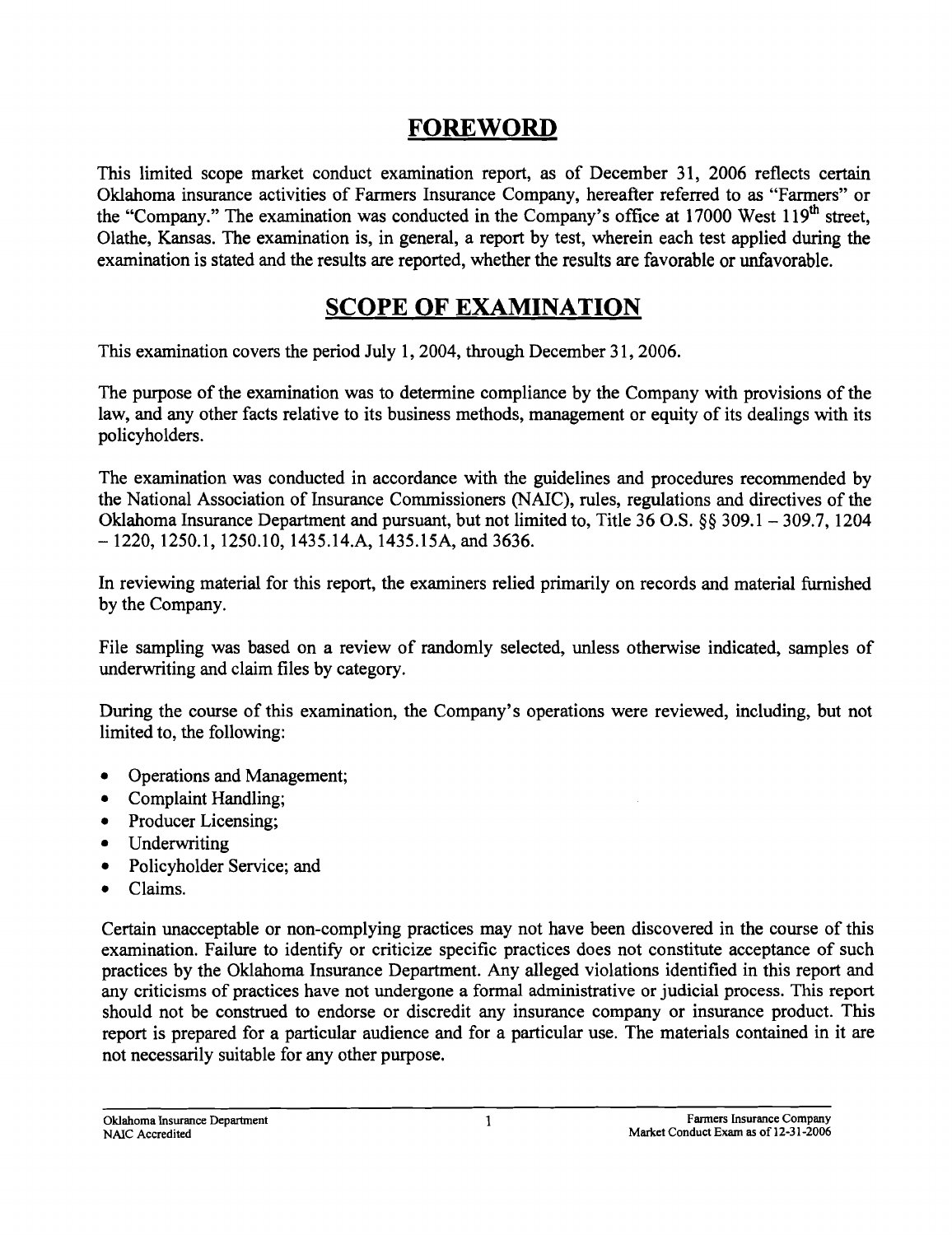# **PRIOR EXAMINATION REPORT**

The prior Oklahoma Insurance Department Examination Report, as of June 30, 2004 contained in the *Summary ofImportant Points the following:* 

### *All Open Claims*

*Claim Number U9100801-(31): The Company failed to include one* (1) *contents item that was reported on January* 2, *2002 and was not paid until March* 27, *2003,* 447 *days later, in the amount \$1003.24. Reference Title* 36, *o.S.* § *1250.5 (4).* 

*Claim Number U9098181-(37): Was reported to the agent on May 30, 2001. The agent did not report the claim to the Company for* 143 *days. Reference Title* 36, *o.S.* § *1250.6 (A* & *B).* 

*Claim number U9-105094-(33): The AUTHORIZATION FOR REPAIRS AND PAYMENT form with Company logo, did not contain a fraud warning. Reference Title 36, O.S. § 3613.1.* 

### *Fire and Other Homeowner Claims*

*Claim number U9-105626-(9): The Company failed to offer or pay additional coverage up to 5%, ofpolicy limits as stated in the policy for debris removal on a total loss fire. Reference Title* 36, *o.S.* § *1250.5 (1).* 

*CRN claim number 1001828914-(38): The file did not reflect that extended replacement cost coverage was explained to the policyholder. Reference Title* 36, *o.S.* § *1250.4 (A).* 

### **Homeowner Theft Claims**

*CRN Claim number 1002746565-(29): The Company took* 75% *depreciation on carpet cleaning only. Company agreed that depreciation should not have been taken, but has yet to refund the policyholder the depreciation amount of \$65.01. Reference Title 36, O.S. § 1250.5* (4).

*CRN Claim number 1002671661(34-2): The Company failed to include one (1) contents item (jumper cables) for payment when transferring the items from the policyholders listing to the Company listing. Reference Title* 36, *o.S.* § *1250.5 (4).* 

*CRN Claim number 1002723517-(28-2): It appears that the Company is using excessive depreciation when applying it to content losses, and not taking into consideration the condition and age of the property at time of loss. This claim included a set of tools, less than two (2)* months old that had a life-time warranty. The Company paid for the tools, less 10% (\$390.29) *depreciation. Reference Title* 36, *o.S.* § *1250.5 (4).*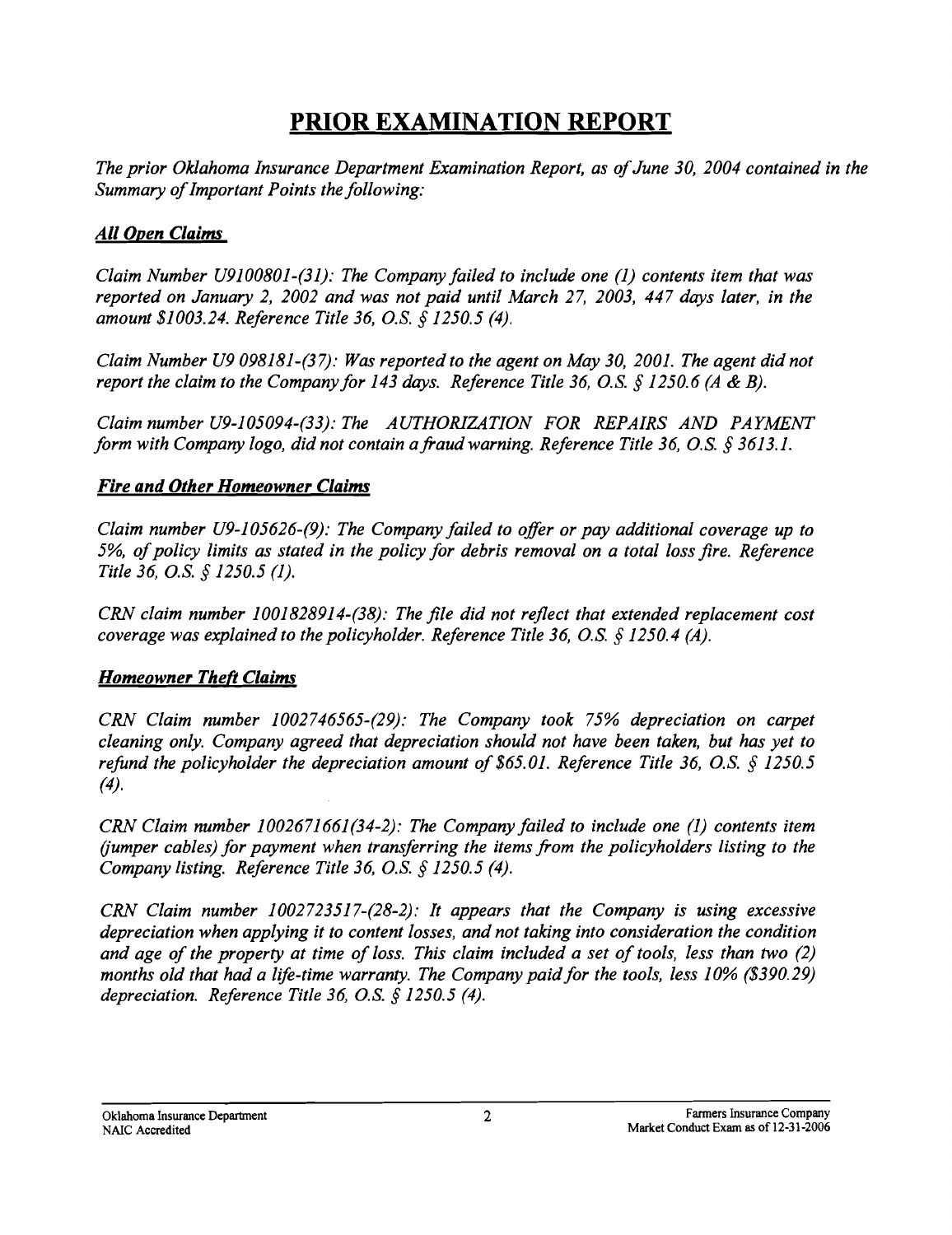*CRN Claim number 1001715299-(25): The Replacement Cost Agreement form did not contain a fraud warning. Reference Title* 36, *o.S.* § 3613.1.

### *Comprehensive Claims*

*CRN claim number 1002372277-(13): Could not be pulled and reviewed.from the Company claims computer system. Reference Title* 36, o.s. § *1250.4 (A).* 

### *Auto Collision Claims*

*CRN claim number 1001647220-(44): The claim file provided did not have supporting documentation for a \$300.00 payment. Reference Title 36, O.S. § 1250.4 (A).* 

*Claim number 08-170758-(48): The form letter referred to as "the 10 day letter," to be signed* and returned by the insured, did not contain a fraud warning. Reference Title 36, O.S. § 3613.1.

*Claim number 08-242659-(58): The form referred to as FINAL BILLS AITACHED, dated August* 19, *2004 did not contain afraud warning. Reference Title* 36, *o.S.* § 3613.1.

### *Total Auto Loss Claims*

*Claim number 08-161399-(20): The adjuster's activity log showed that offers of settlement were made on May* 1, *2002 and May* 2, *2002, but did not reflect the amounts offered. Reference Title* 36, *o.S.* § *1250.4 (A).* 

*Claim number 08-160556-(21): The adjusters claim file lacked complete details of what took place, such as; were there any injuries, did a law enforcement agency respond, etc. Reference Title* 36, o.s. § *1250.4 (A).* 

*Claim number 08-210511-(61): The Company received a medical bill from the insured in the amount of\$55.00 that was never paid. Reference Title* 36, o.s. § *1250.7.* 

*Claim number 08-188389-(62): The Company failed to pay the tag, tax and transfers fees. The Company agreed and paid \$487.49 to the policyholder. Reference Title 36, O.S. § 1250.8 (A1).* 

*Claim number 08-213507-(79): The insured vehicle was a total loss. The vehicle was recovered but not drivable. The comprehensive coverage provides transportation coverage. The transportation coverage does not appear to have been offered. Reference Title 36, O.S. § 1250.5* (1 & 4).

*CRN claim number 1003183870-(78): The policyholder had incurred medical expenses and the Company failed to properly investigate and pay medical expenses. Reference Title 36, O.S.* § *1250.5(4).*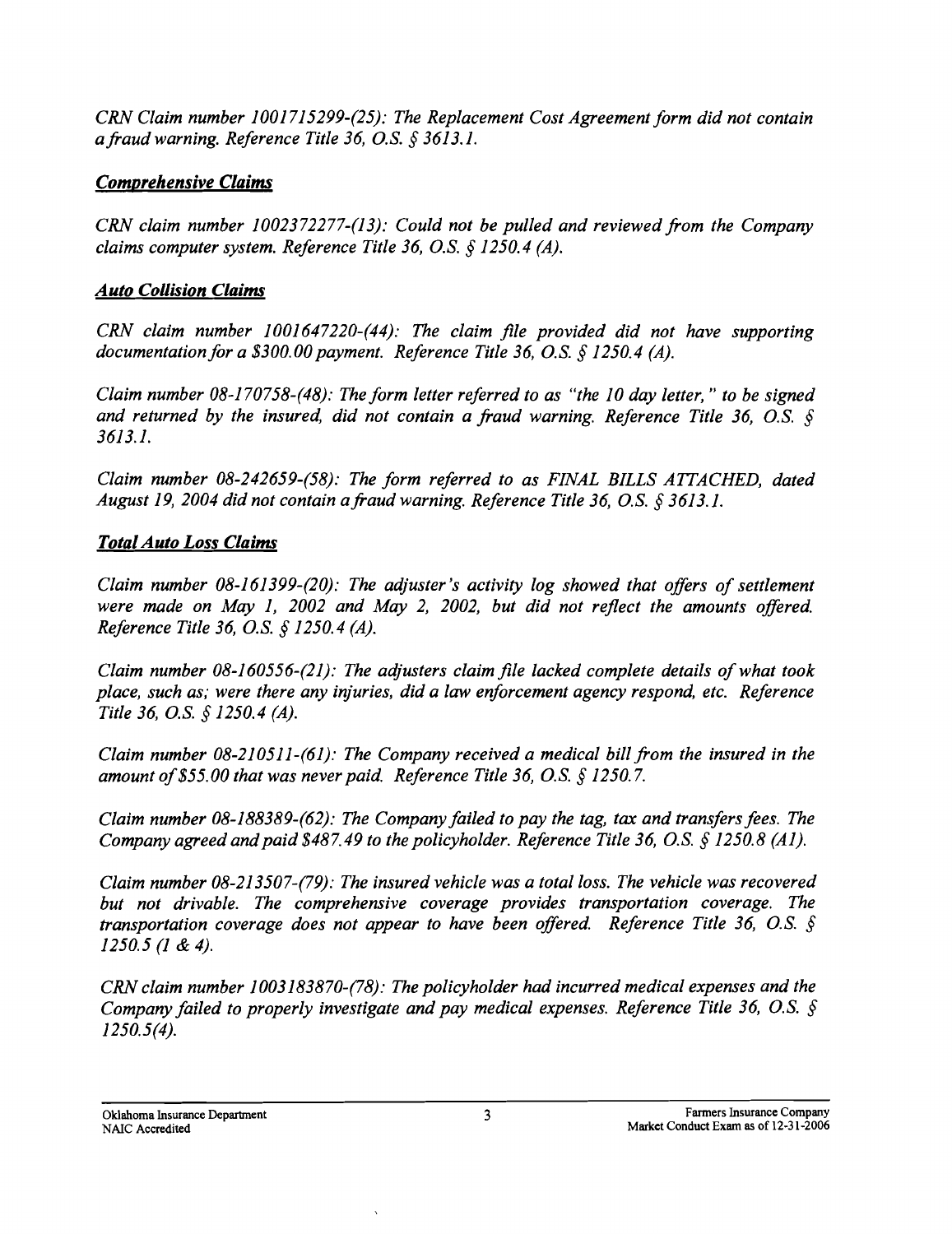#### *Closed Without Payment*

*Claim number 08-156583-(6): The Company used an AUTHORIZATION TO OBTAIN INFORMATION form that did not contain a Fraud Warning. Reference Title 36, O.S. § 3613.1.* 

*Claim number 08-189226-(64): The Company failed to pay a pro-rated share of the subrogation deductible collected. The Company agreed and paid \$510.00 to the insured on March 12,2005. Reference Title* 36, *o.S.* § *1250.8 (E).* 

*Claim number 08-231651-(71): The file did not provide a breakdown of how the \$6,458.73 in medical bills was paid. Reference Title* 36, *o.S.* § *1250.4 (A).* 

*Claim number 08-183791-(72-2): The Company failed to pay medical expense coverage for funeral expense in the amount of* \$2, *000. There also were medical expenses incurred by the surviving spouse in the amount of \$1988.20 that was not addressed. Reference Title 36, O.S. § 1250.5 (4).* 

*Claim number 08-166895-(76): The file included five* (5) *medical bills totaling \$290.00 that were not paid under the medical expense coverage. Reference Title 36, O.S. § 1250.5 (4).* 

#### *Subrogation Claims*

*Claim number 08-158439-(18): The TELEPHONE REPORT OF ASSIGNMENT. COD TRAKER* 11 *form, signed by the customer, did not contain a fraud warning. Reference Title*  36, o.s. § 3613.1.

*Claim number 08-160119-(45): The APPLICATION FOR BENEFITS form did not contain a fraud warning. Reference Title* 36, o.s. § 3613.1.

*CRN Claim number 1002763891-(82): The Company has collected \$909.12 in their subrogation demand, but has not refunded the policyholder the pro-rata share ofthe \$500.00 deductible. Reference Title* 36, o.s. § *1250.8.* 

*CRN Claim number 1003125591-(83): The Company has collected \$602.60 in their subrogation demand, but has not refunded the policyholder the pro-rata share of the \$500.00 deductible. Reference Title* 36, *o.S.* § *1250.8.* 

*CRN Claim number 1001683239-(86): The Company collected the subrogation money demanded, but failed to refund the policyholder the pro-rata share of the \$500.00 deductible collected. Company agreed and paid the policyholder the pro-rata share of the money collected in the amount of*\$348. 78. *Reference Title* 36, 0.S. § *1250.8.*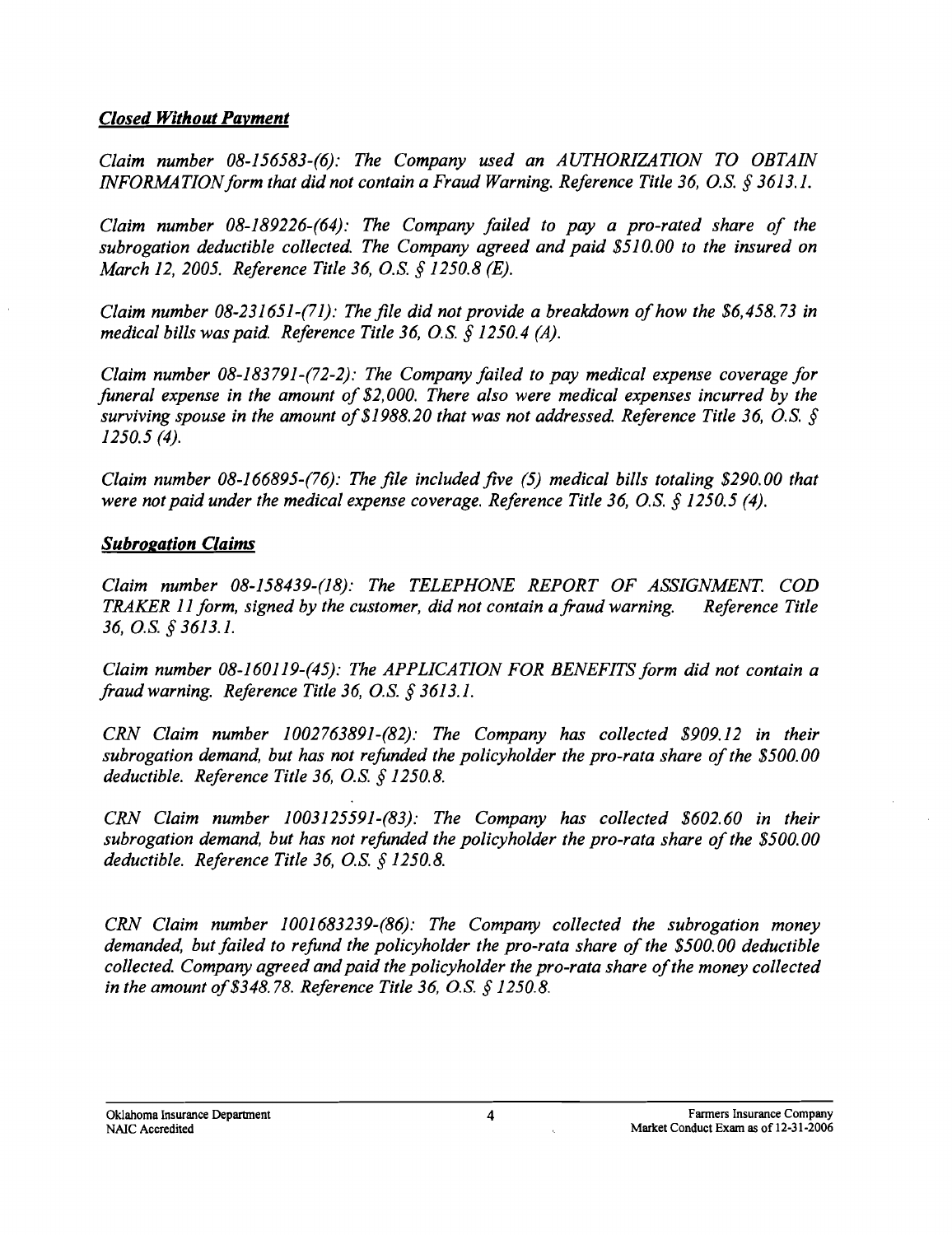*CRN Claim number 1002067580-(84): The Company collected \$1650.00 in their subrogation demand, but has not refunded the policyholder the pro-rata share of the \$500.00 deductible. Reference Title* 36, o.S. § *1250.8.* 

*Claim Number 08-075301-(22)* : *This is a* 1993 *claim where it appears that the Company has subrogated and collected several thousand dollars from the third party and have yet to return a pro- rata share of the policyholder's \$500.00 deductible. Reference Title 36, O.S. § 1250.8.* 

# **COMPANY OPERATIONS AND MANAGEMENT**

### **History and Profile**

The Company was incorporated May 28, 1955 under the Laws of the State of Kansas, and commenced business July 16, 1955.

The Company is licensed in the states of Arkansas, California, Iowa, Kansas, Missouri and Oklahoma.

### **AffIliated Parties**

The Company and its affiliates are members of an Insurance Holding Company System as defined in Title 36, 0.S.§1651 (d).

The following abbreviated description of the organizational chart depicts the Company's ownership: Farmers Insurance Company, Inc. is owned as follows:

| Farmers Insurance Exchange | 70% |
|----------------------------|-----|
| Truck Insurance Exchange   | 20% |
| Fire Insurance Exchange    | 10% |

Farmers Insurance Exchange was formed and organized pursuant to California Insurance Code Section 1280, et seq., and is managed by its attorney-in-fact, Farmers Group, Inc., d/b/a Farmers Underwriters Association.

Truck Insurance Exchange was formed and organized pursuant to California Insurance Code Section 1280, et seq., and is managed by its attorney-in-fact, Truck Underwriters Association.

Fire Insurance Exchange was formed and organized pursuant to California Insurance Code Section 1280, et seq., and is managed by its attorney-in-fact, Fire Underwriters Association.

• During the course of this examination the Company denied the examiner's request for access to the Company's Board of Director meeting minutes for review. Reference: Title 36 O.S. § 309.3.B.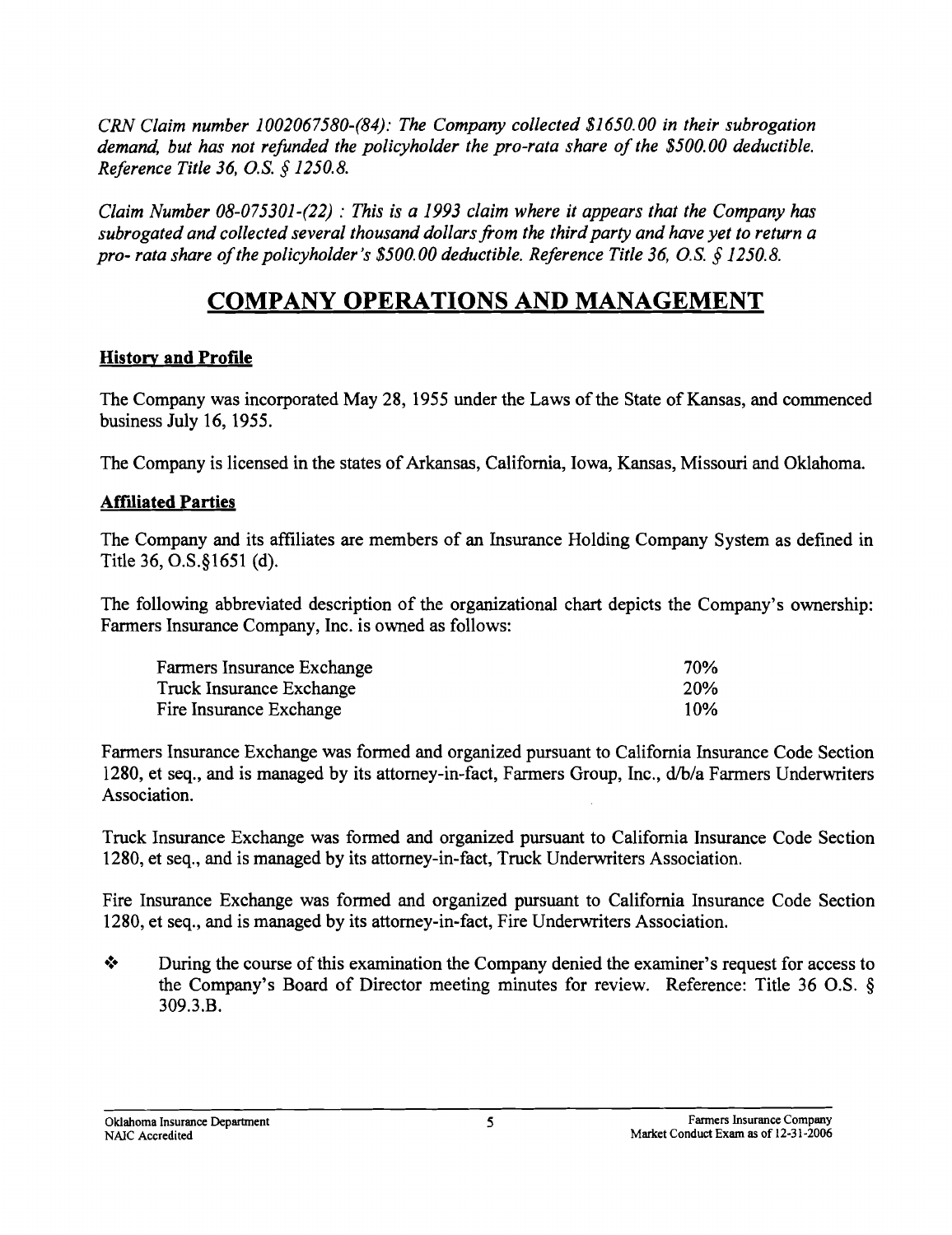### Direct Written Premium

The Company's reported total direct written premium for Oklahoma for the period under review was as follows:

| <b>Lines of business</b>                  | 2006          | 2005          | 2004           |
|-------------------------------------------|---------------|---------------|----------------|
| Federal flood                             | 780,791       | 712,393       | 676,267        |
| Homeowners multiple peril                 | 142,198,221   | 140,721,519   | 143,539,993    |
| Commercial multiple peril (non-liability) | 12,009,061    | 10,115,323    | 9,494,677      |
| Commercial multiple peril (liability)     | 85,115        | 147,842       | 252,436        |
| Inland marine                             | 959,392       | 941,230       | 945,690        |
| Earthquake                                | 77,303        | 76,899        | 80,566         |
| Private passenger auto no-fault           | 0             | 27            | 0 <sup>1</sup> |
| Other private passenger auto liability    | 132,435,177   | 129, 343, 208 | 127,243,616    |
| Private passenger auto physical damage    | 106,781,877   | 109,884,534   | 110,314,824    |
| <b>Total</b>                              | \$395,326,937 | \$391,942,975 | \$392,548,069  |

The Company's reported total direct written premium for the period under review was as follows:

| <b>Lines of business</b>         | 2006          | 2005          | 2004          |
|----------------------------------|---------------|---------------|---------------|
| Allied lines                     | 1,712,223     | 1,488,453     | 1,361,815     |
| Homeowners multiple peril        | 247,419,505   | 239,752,205   | 237,131,267   |
| Commercial multiple peril        | 22,399,648    | 19,086,105    | 17,202,646    |
| Inland marine                    | 2,380,963     | 2,228,968     | 2,126,650     |
| Earthquake                       | 362,556       | 353,992       | 356,596       |
| Private passenger auto liability | 316,764,381   | 302,523,526   | 293,331,769   |
| Auto physical damage             | 271,344,216   | 278,931,809   | 281,018,008   |
| <b>Total</b>                     | \$862,383,492 | \$844,365,058 | \$832,528,751 |

# COMPLAINT HANDLING

In the review of the Company's complaint handling, attention was given to the Company's analysis of the complaint, the candor of the response, comparison of the response and actual file contents. The Company's own complaint records and the complaint listing maintained by the Oklahoma Insurance Department were utilized in this review.

### Complaint History

| Years                     | 2001 | 2002 | 2003       | 2004        | 2005    | 2006 |
|---------------------------|------|------|------------|-------------|---------|------|
| Number of C<br>Complaints | 365  | 408  | つよつ<br>JJJ | つくぐ<br>ر رے | <b></b> | 194  |

The Company's complaint history has been reduced by 53% from the year 2001. In that review, no exceptions were noted.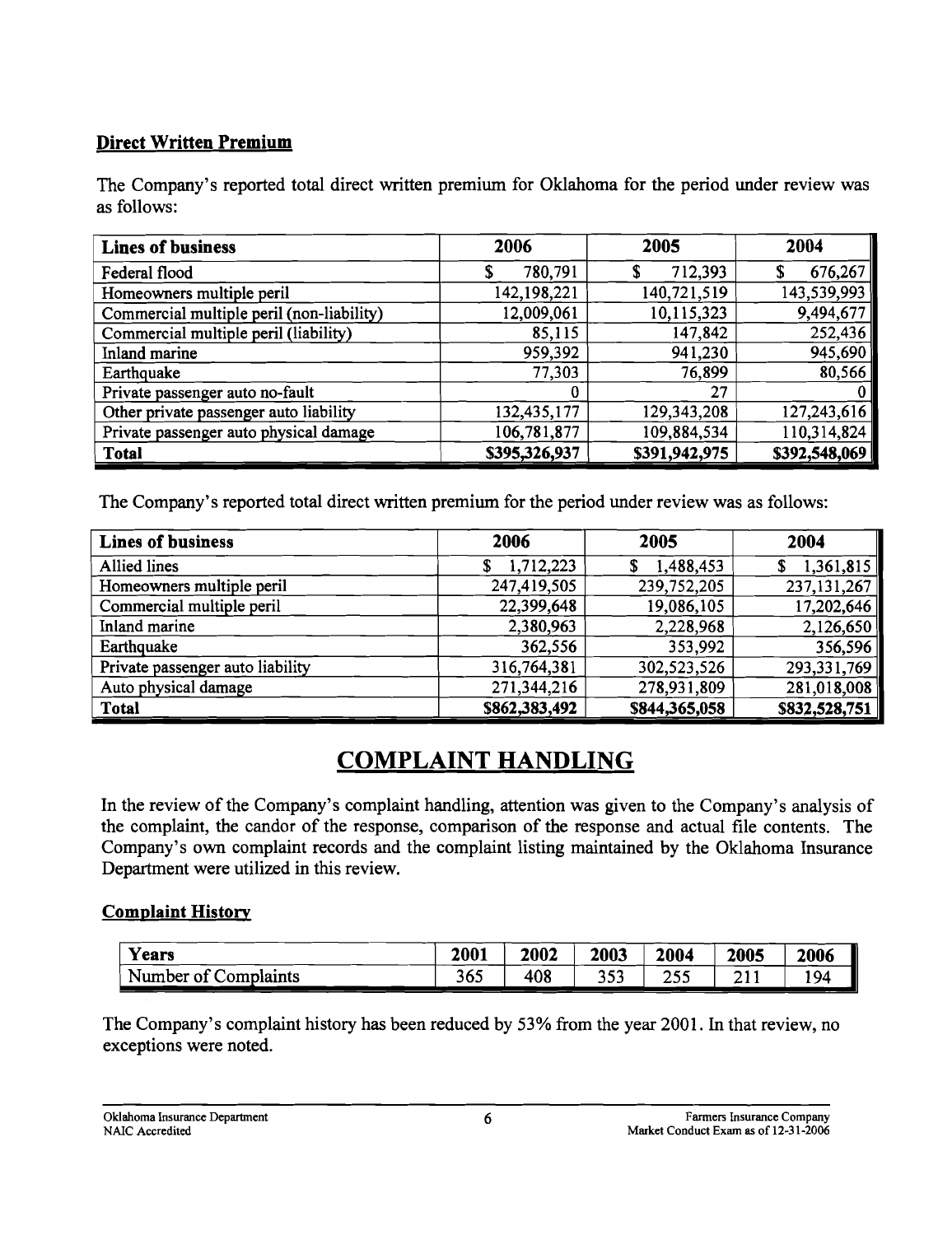### **Functional Cause of Complaints**

| <b>Cause of Complaint</b>              | 2001     | 2002     | 2003     | 2004           | 2005           | 2006           |
|----------------------------------------|----------|----------|----------|----------------|----------------|----------------|
| <b>Unsatisfactory Settlement</b>       | 80       | 162      | 116      | 71             | 53             | 46             |
| Denial of Claims                       | 58       | 41       | 52       | 51             | 51             | 41             |
| Delays                                 | 46       | 18       | 48       | 36             | 40             | 43             |
| <b>Coverage Question</b>               | 45       | 12       | 3        | $\overline{2}$ | $\overline{2}$ | 0              |
| Premium & Rating                       | 30       | 65       | 8        | 9              | 8              | 9              |
| Premium Notice/Billing                 | 25       | 15       | 53       | 37             | 18             | 12             |
| Non-renewals                           | 15       | 12       | 8        | 5              | $\theta$       |                |
| Cancellation                           | 15       | 32       | 23       | 5              | 8              | 4              |
| Premium Refund                         | 12       | 16       | 12       | 8              | 5              | 7              |
| Credit Report                          | $\Omega$ | $\bf{0}$ | $\bf{0}$ | 6              |                | 0              |
| <b>Agent Handling</b>                  | 6        | 3        |          | 6              | 3              | $\overline{2}$ |
| All Others                             | 33       | 32       | 29       | 19             | 22             | 29             |
| <b>OID: Total Number of Complaints</b> | 365      | 408      | 353      | 255            | 211            | 194            |

### **Comolainant Time Studies**

For this study, time was measured from date the Company received the complaint until the date of response. No exceptions were noted.

| Davs     | <b>Number of Complaints</b> | Percentage |
|----------|-----------------------------|------------|
| $0 - 20$ |                             | 100.0%     |
| Over 20  |                             | 0.0%       |
| Total    | 50                          | 100.0%     |

#### **Complaint Compliance Review**

In this study fifty (50) complaint files were reviewed from a population 405 complaints. In this sample, no errors were noted.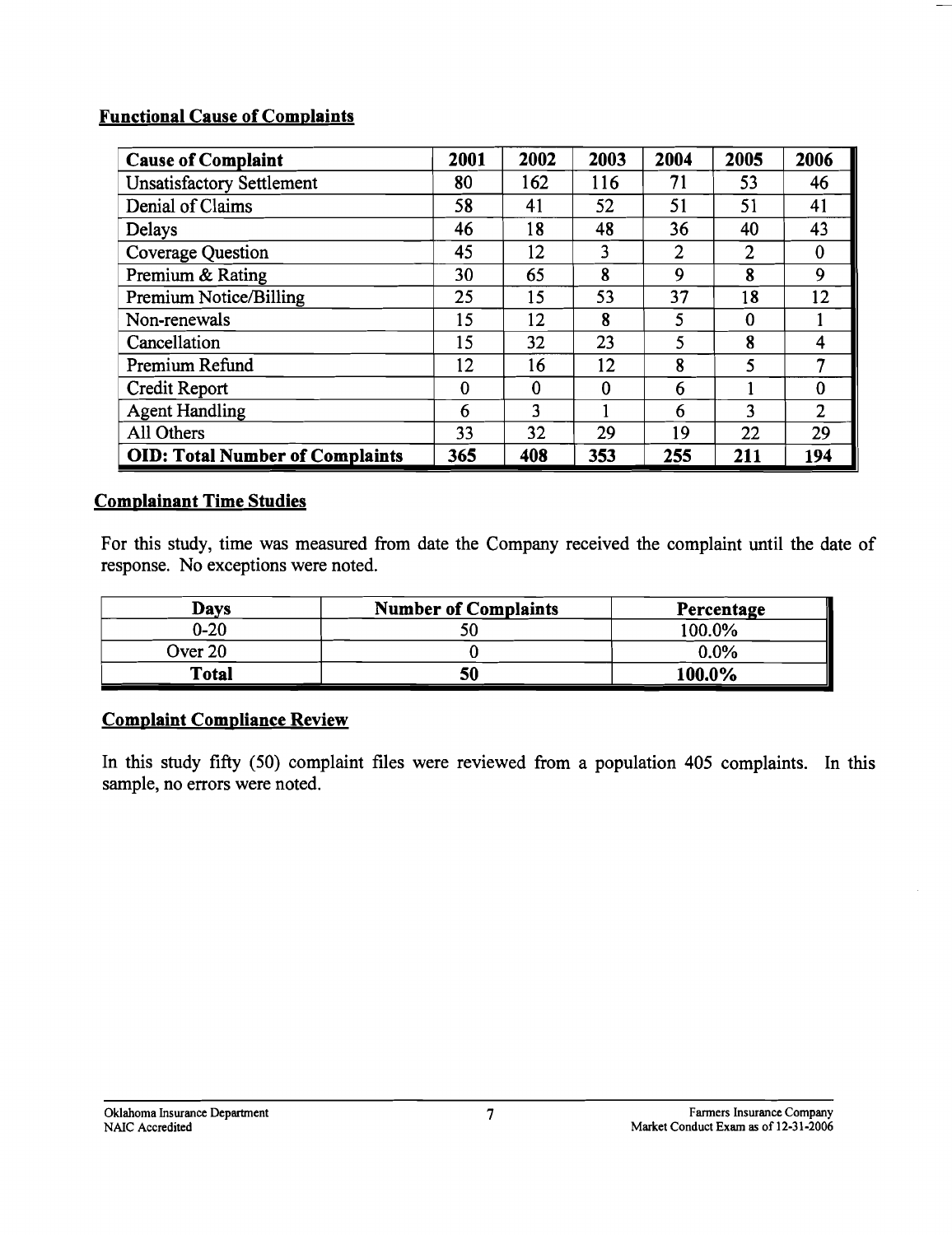# **MARKETING AND SALES**

### **Marketing**

The Company's products are marketed through captive agents/agencies.

# **PRODUCER LICENSING**

### **Produces Licensing and Appointments**

The Company's listing of agent's commissions paid was compared to the Oklahoma Insurance Department listing of appointed agents. No exceptions were noted.

### **Terminated Agents**

Twenty-five (25) terminated agent files were reviewed from a population 490 agents. In that sample, no errors were noted.

### **Adjuster Licensing**

The Company's claims are handled for the most part by the Company's adjusters. On each claim reviewed the adjuster's license was checked against the Oklahoma Insurance Department listing of adjusters. In this study, no exceptions were noted.

# **POLICYHOLDER SERVICE**

The policyholder service portion is designed to test the Company's compliance with statutes regarding noticelbilling, delays, no response and premium refunds. In that study one hundred twenty-six (126) mid-term, automobile and homeowner policies were reviewed from a population of 187,191 cancelled policies. In this study, no errors were noted.

# **COMPANY FORMS**

In a review of the Company's forms, no exceptions were noted.

# **UNDERWRITING AND RATING**

The Company's underwriting and rating practices were reviewed, including filing of forms in use during the period under examination.

### **Application of Rates and Underwriting**

The most appropriate statistic to measure accuracy is the number of files in error. An error is taken to be any failure of the Company to: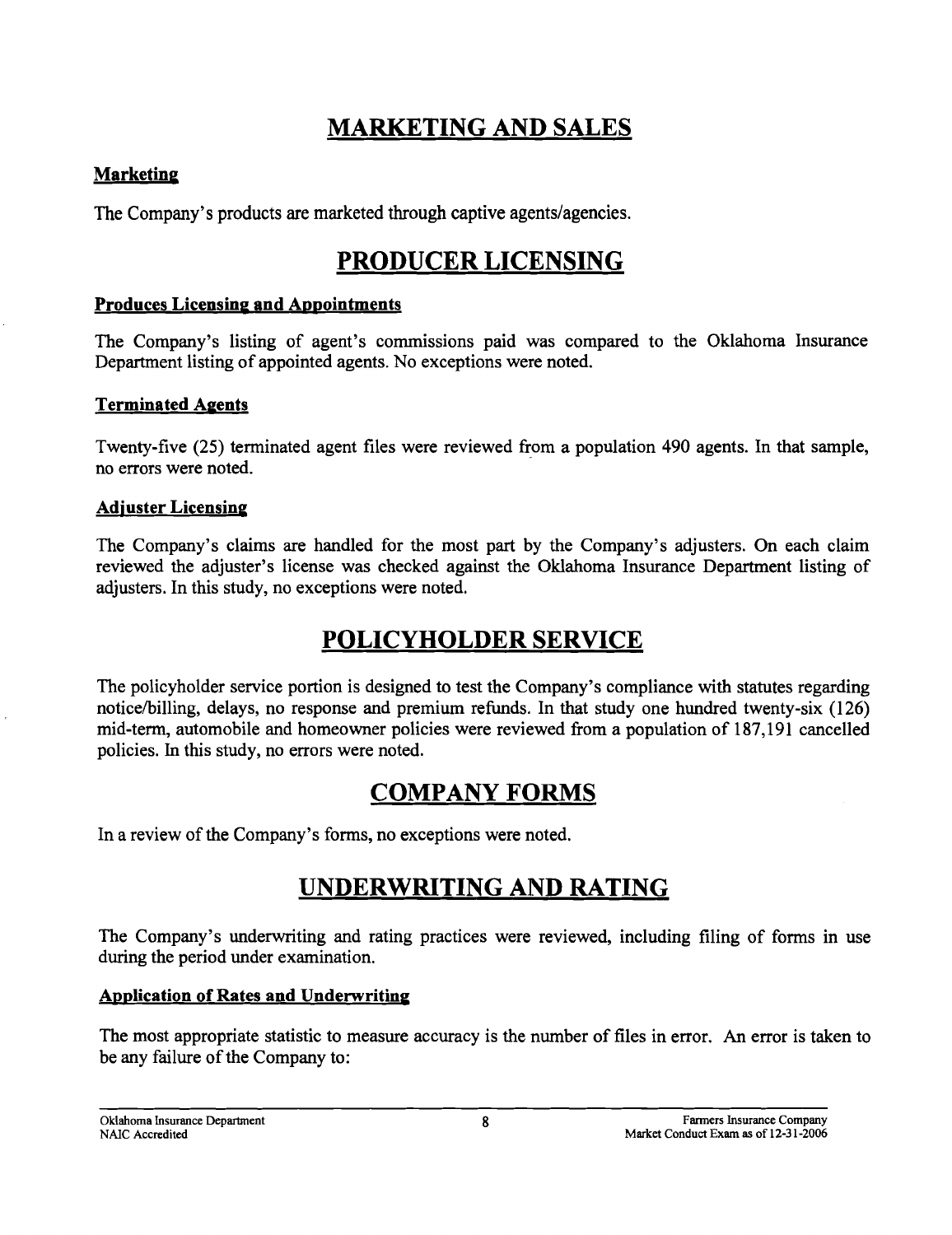- Correctly calculate premium;
- Correctly code;
- Comply with statutes, regulations or policy provisions; or
- Properly issue.

### **Active Automobile Policies**

| Field Size | Type of Sample | Size of Sample |
|------------|----------------|----------------|
| 65,000     | Random         | 100            |

In this study, no error was noted.

### **All Other Automobile Cancellation**

| Field Size | Type of Sample | Size of Sample |
|------------|----------------|----------------|
| 175,529    | Random         |                |

In this study, no error was noted.

#### **Active Homeowners Policies**

| Field Size | Type of Sample | Size of Sample |
|------------|----------------|----------------|
| 177,458    | Random         | 100            |

In this study, no error was noted.

#### **Mid-Term Cancelled Policies**

| Field Size | Type of Sample | Size of Sample |
|------------|----------------|----------------|
|            | Random         | ZU             |

In this study, no error was noted.

### **Homeowners Cancelled Policies**

| Field Size | Type of Sample | Size of Sample |
|------------|----------------|----------------|
| 9,617      | Random         |                |

In this study, no error was noted.

Oklahoma Insurance Department 9 Paramers Insurance Company of Paramers Insurance Company of Paramers Insurance Company of Paramers Insurance Company of Paramers Insurance Company of Paramers Insurance Company of Paramers I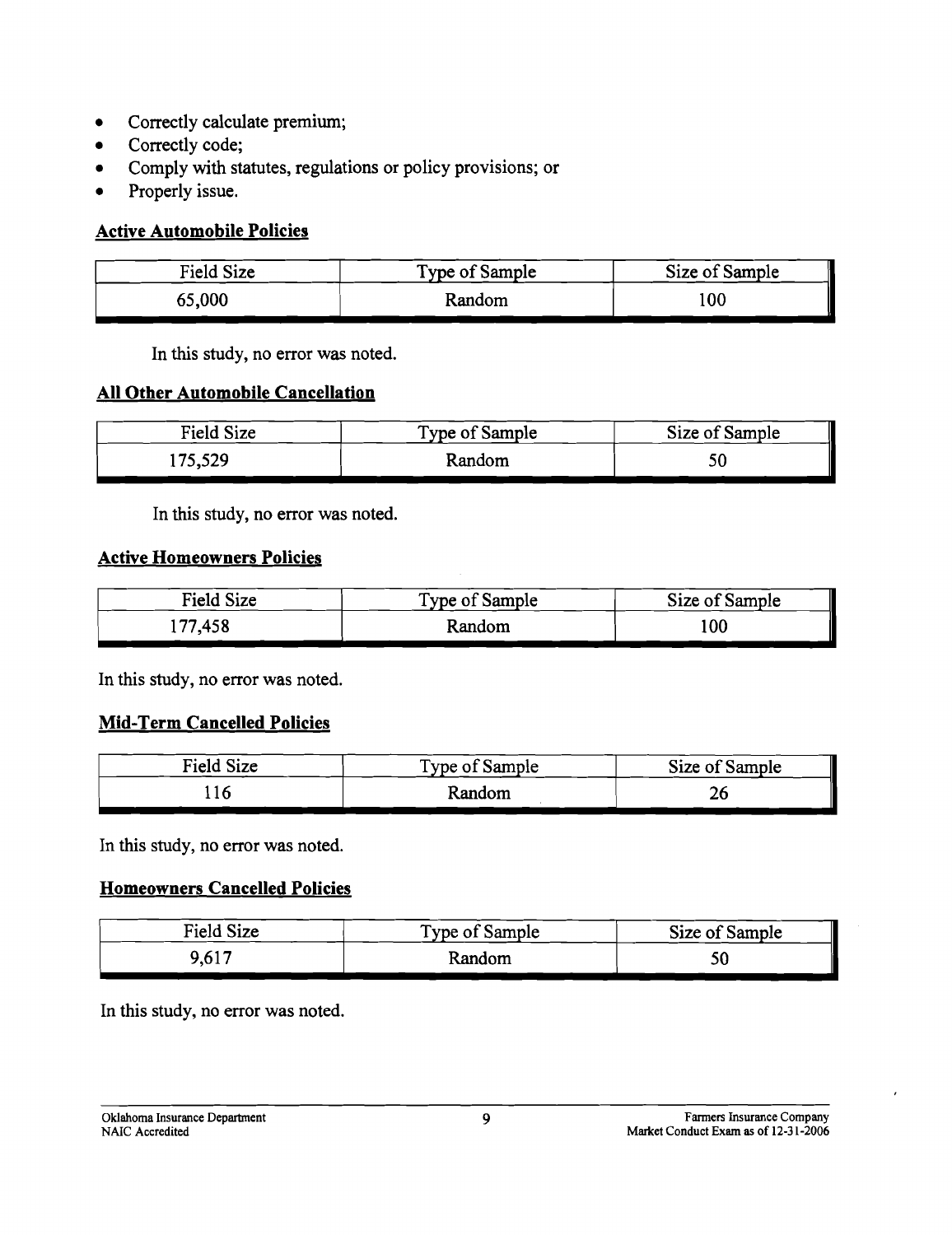## **CLAIMS**

 $\cdot$  During the course of the examination a request was made for the internal claims audit records and they were denied by the Company. Their response was as follows: "In accordance with the self-audit, self-evaluative privilege, we are unable to provide you with our confidential internal audit reports." This appears to be a violation Title 36 O.S. § 309.3.B.

#### Claim Time Studies

For these studies, claim payments are measured from the following:

#### ACKNOWLEDGEMENT TIME:

From the date of receipt by the insurer or agent of notification of a claim to a company's initial communication or acknowledgement to the claimant. Reference: Title 36 O.S. § l250.6.A.

#### INVESTIGATION TIME:

From the date the company or agent receives notification of a claim to the date the investigation is completed. Reference: Title 36 O.S. § l250.7.C.

#### ACCEPTANCE TIME:

From the date the company has received all necessary proof of loss information to the date of acceptance or denial. Reference: Title 36 O.S. § l250.7.A.

The following three hundred fifty-five (355) claims were randomly selected for time studies. In that review no exceptions were noted.

| <b>Lines of Business</b>           | <b>Field Size</b> | <b>Sample Size</b> | <b>Error Noted</b> |
|------------------------------------|-------------------|--------------------|--------------------|
| Automobile Collision Damage Claims | 18,685            | 50                 |                    |
| Automobile Comprehensive Claims    | 20,991            | 100                |                    |
| Dwelling Fire Policy Claims        | 173               | 25                 |                    |
| All Other Homeowner Claims         | 3,688             | 50                 |                    |
| Homeowner Theft Claims             | 1,818             | 50                 |                    |
| Homeowner Large Fire Claims        | 63                | 30                 |                    |
| <b>Subrogation Claims</b>          | 2,763             | 50                 |                    |
| <b>Total</b>                       | 48,181            | 355                |                    |

### Claim Practices

The claims practices of the Company were examined for efficiency of handling, accuracy of payment, compliance to Oklahoma Statutes and Regulations, and adherence to contract provisions. A claim is taken to be a demand for payment by an insured or claimant under a coverage against the insurer, which claim is: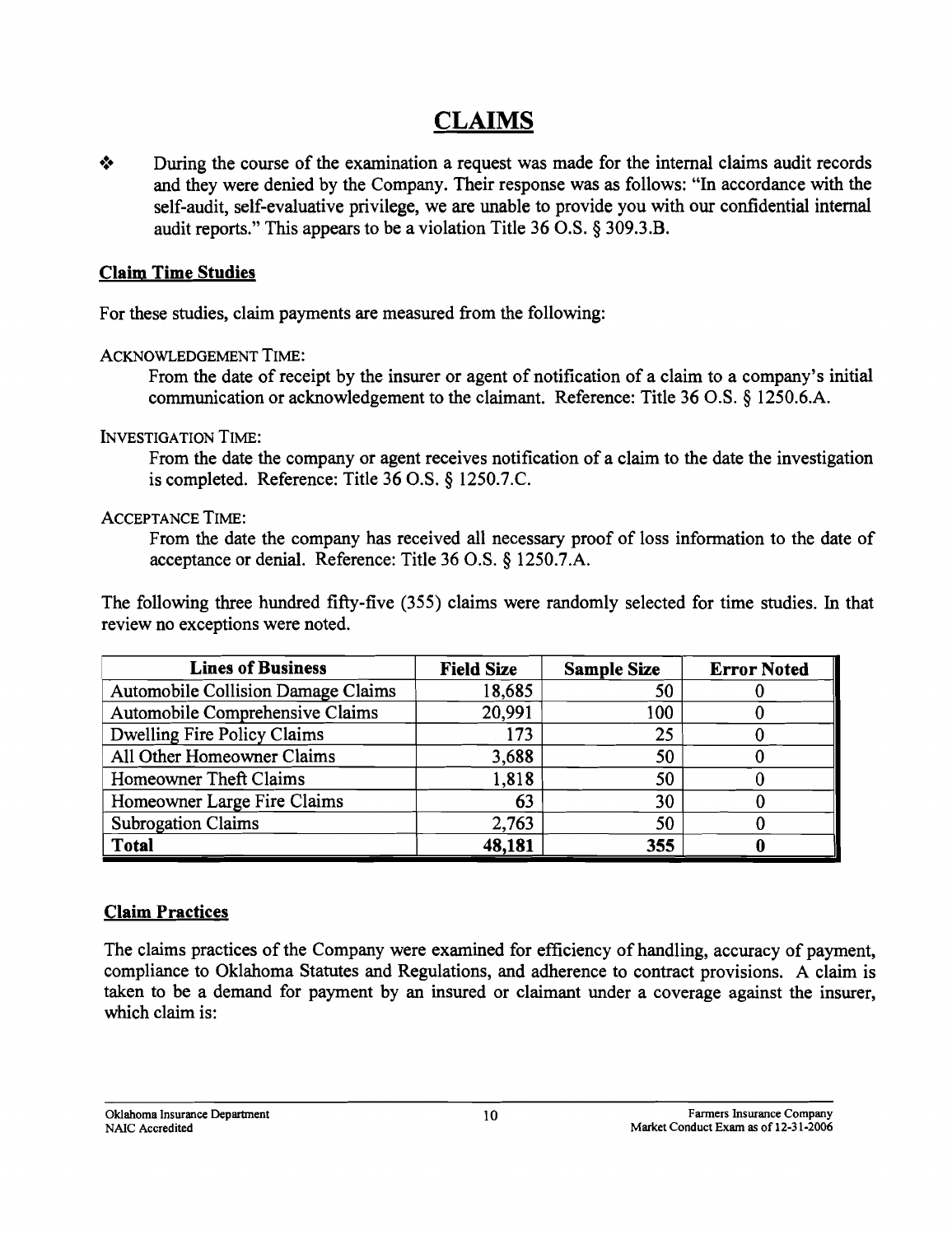### Paid by the Insurer as:

- 1. Full recompense
- 2. Partial recompense

### Closed without payment by reason of:

- 1. No relevant coverage
- 2. No liability
- 3. Recompense by other legal means

### Automobile Collision Claims

Fifty (50) claims were selected for review from a population of 18,685 claims closed during the time frame of the examination. In this study, no errors were noted.

### Automobile Comprehensive Claims

One (l00) claims were selected for review from a population of 20,991 claims closed during the time frame of the examination. In that sample, two errors were noted which resulted in an error ratio of2%. At a 97.4% level of confidence, the discovered error ratio of 2% will not exceed 7% when applied to the entire field. Following is a report of the error noted.

• Claim number 2C144873 and 2C152989: Could not be located by the Company to be reviewed. Reference Title 36, O.S. § 1250.4 (A)

### Dwelling Fire Claims

Twenty-five (25) claims were selected for review from a population of 173 claims closed during the time frame of the examination. In this study, no errors were noted.

### All Other Homeowner Claims

Fifty (50) claims were selected for review from a population of 3,688 claims closed during the time frame of the examination. In this study, no errors were noted.

### Homeowner Theft Claims

Fifty (50) claims were selected for review from a population of 1,818 claims closed during the time frame of the examination. In that sample, one error was noted which resulted in an error ratio of 2%. At a 87.6% level of confidence, the discovered error ratio of 2% will not exceed 7% when applied to the entire field. Following is a report of the error noted.

• Claim number 1009317432-1-2 (5): The Company applied 75% depreciation to the policyholder used golf cart, which was purchased for \$2,113.31 only 7 months prior of the loss. The Company agreed that depreciation should not have been taken. Reference Title 36, O.S. § 1250.5 (4)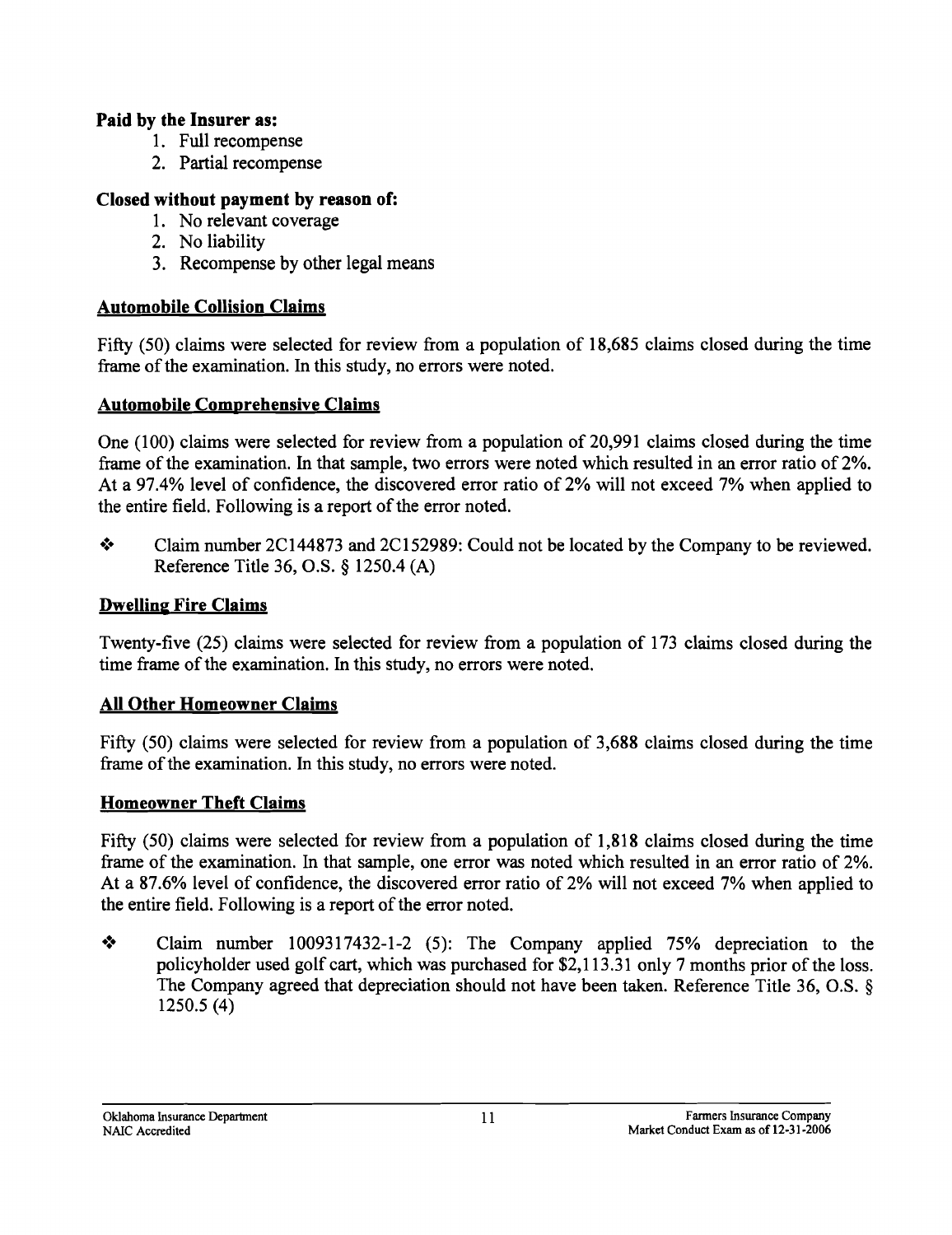### **Homeowner Large Fire Claims**

Sixty (60) claims were selected for review from a population of 63 claims closed during the time frame of the examination. In this study, no errors were noted.

#### **Subrogation Claims**

J.

Fifty (50) subrogation files were selected for review from a population of 2,763 claims closed during the time frame of the examination. In this study, no errors were noted.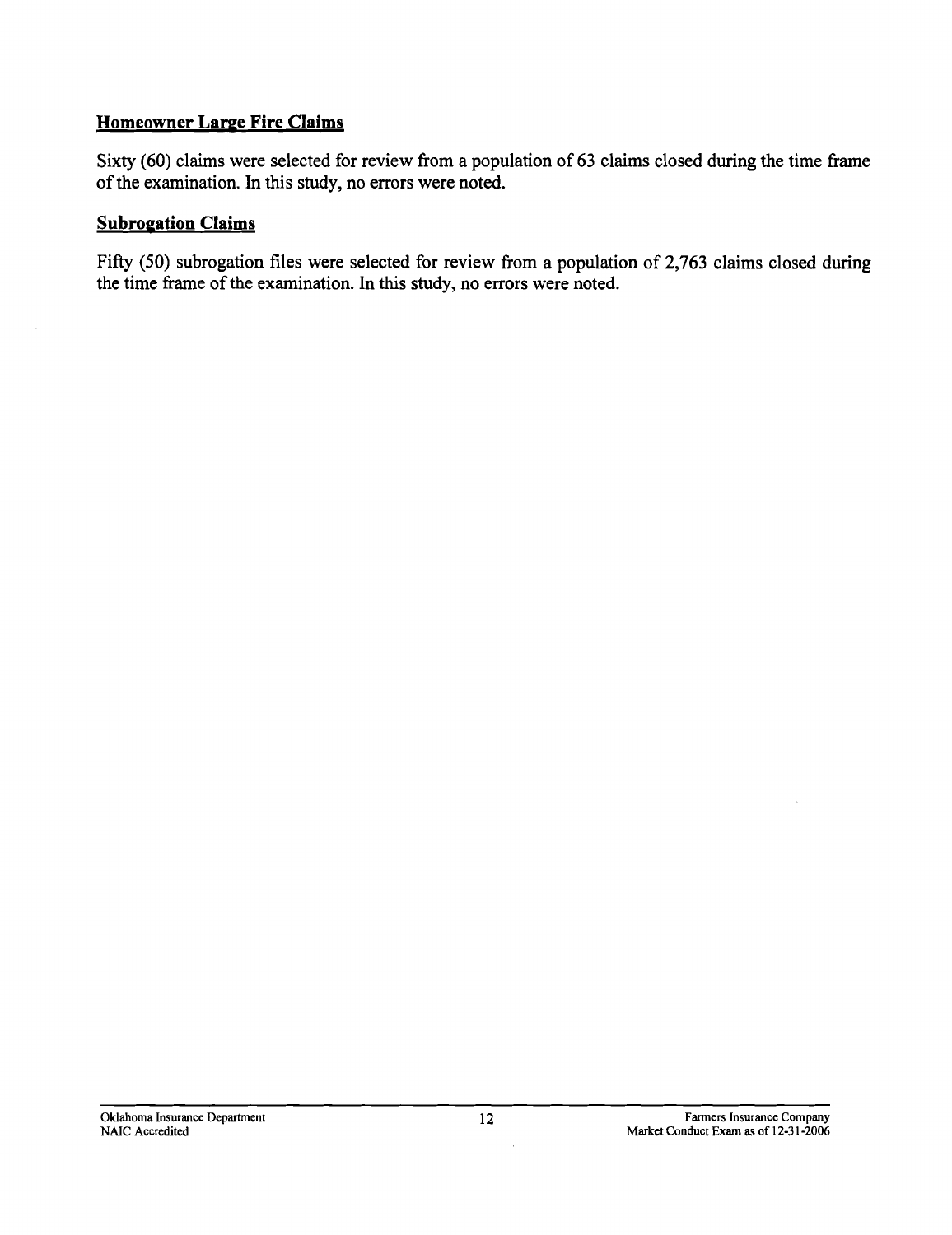## **COMMENTS**

#### **Aftlliated Parties** 5

During the course of this examination the Company denied the examiner's request for access to the Company's Board of Director meeting minutes for review. Reference: Title 36 O.S. § 309.3.B.

#### **Claims 10**

During the course of the examination a request was made for the internal claims audit records and they were denied by the Company. Their response was as follows: "In accordance with the self-audit, self-evaluative privilege, we are unable to provide you with our confidential internal audit reports." This appears to be a violation Title 36 O.S. § 309.3.B.

#### **Automobile Comprehensive Claims 11**

One hundred (100) claims were reviewed and two (2) errors were noted resulting in an error ratio of2%.

Claim number 2C144873 and 2C152989: Could not be located by the Company to be reviewed. Reference Title 36, O.S. § 1250.4 (A)

#### **Homeowner Theft Claims** 11

Fifty (50) Claims were reviewed and one error was noted resulting in an error ratio of 2%.

Claim number 1009317432-1-2 (5): The Company applied 75% depreciation to the policyholder used golf cart, which was purchased for \$2,113.31 only 7 months prior of the loss. The Company agreed that no depreciation should have been taken. Reference Title 36, O.S. § 1250.5 (4)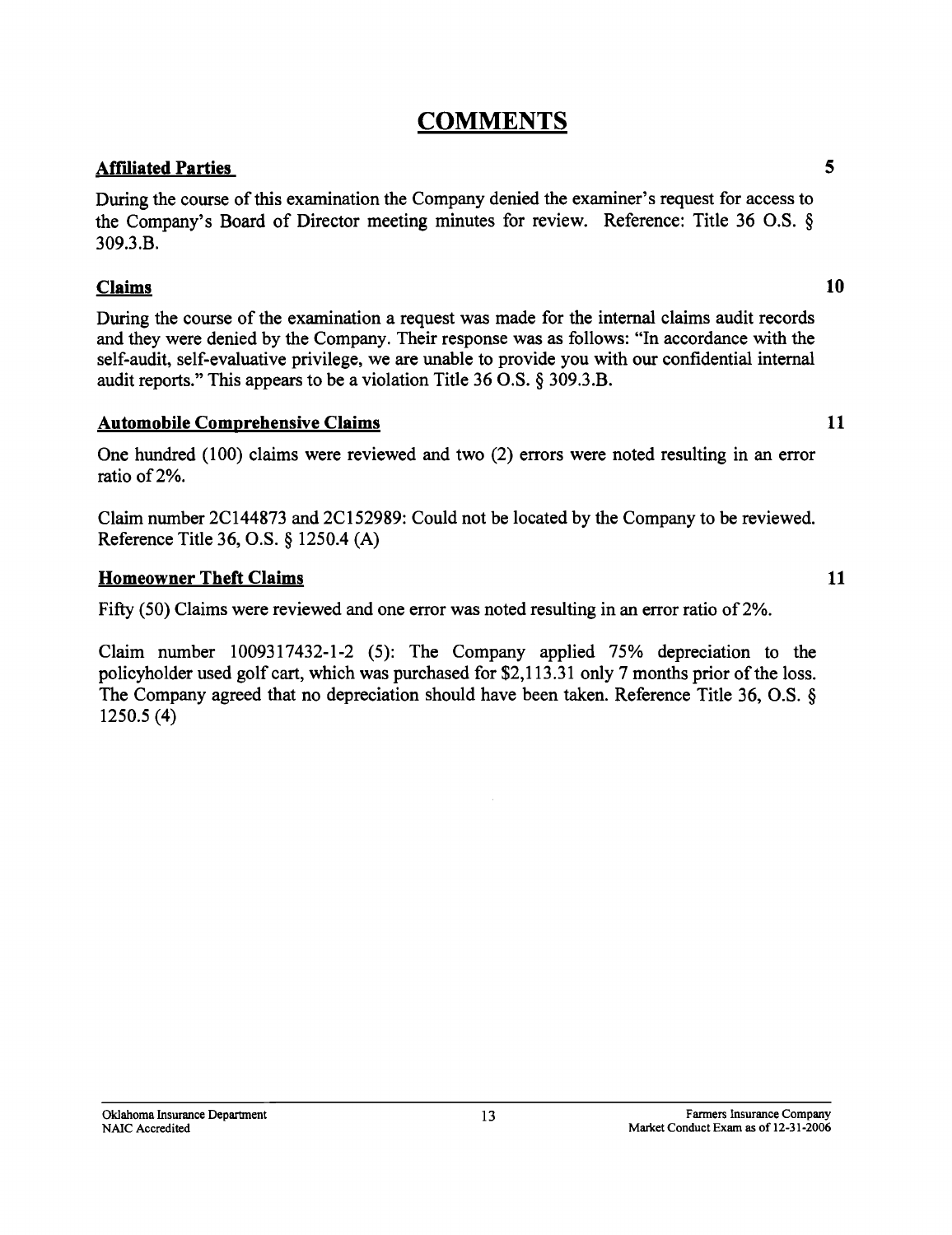# **ACKNOWLEDGMENT**

The Market Conduct Examination Report of Farmers Insurance Company is respectfully submitted to the Honorable Kim Holland, Insurance Commissioner of the State of Oklahoma.

In addition to the undersigned, Mr. Jim Mitchell, AFE, participated in the examination.

The Examiners wish to express their appreciation for the courteous cooperation and assistance given by the officers and employees of the Company during the course of this examination.

Respectfully Submitted,

Vissul

Henry Andrews, AIE Examiner-in Charge, State of Oklahoma Midwestern Zone III, NAIC